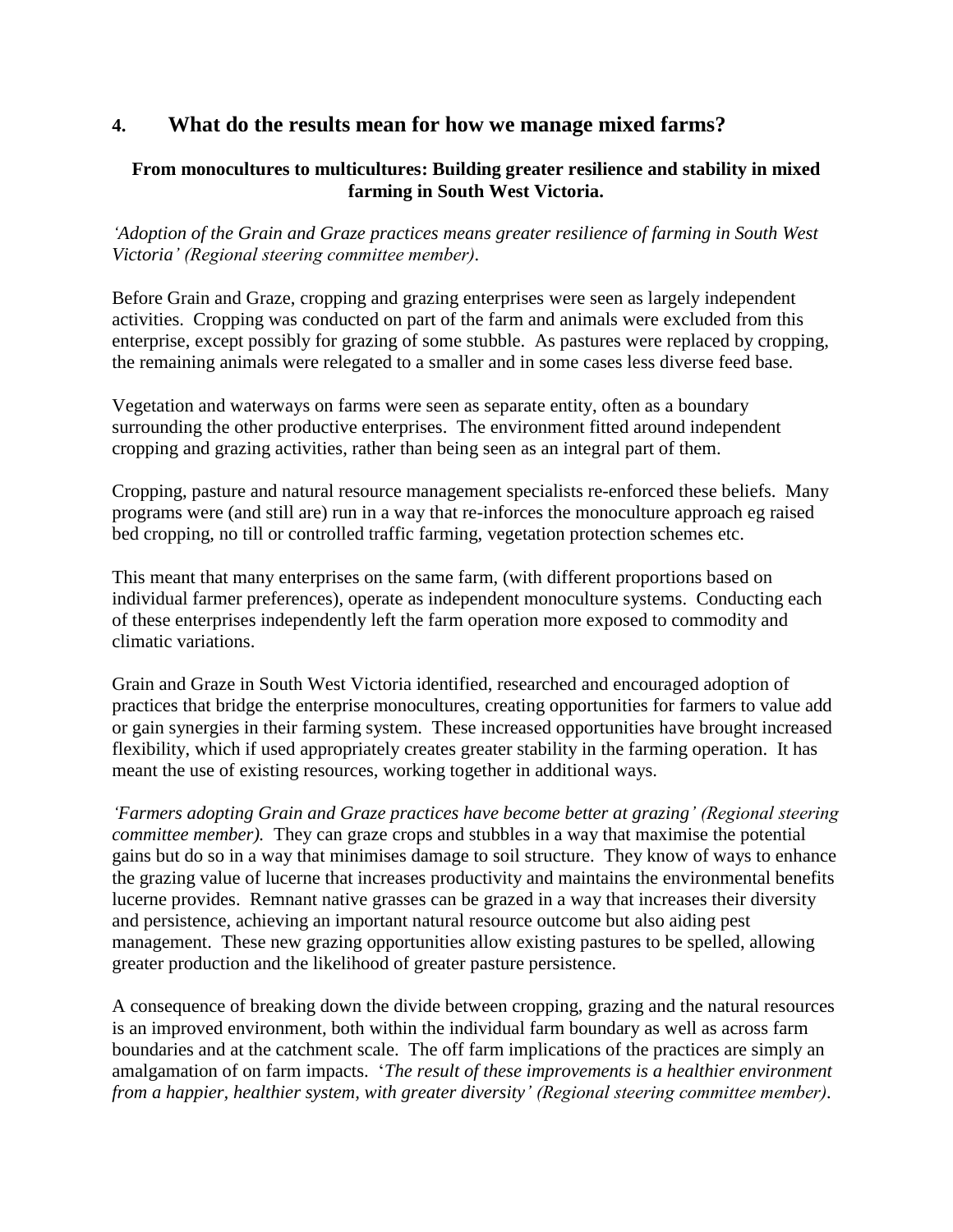The regional steering committee believe these Grain and Graze activities are the start of a generational change, where there is greater recognition of the robustness of a mixed farming system. The result is a farming system that has increased capacity to withstand price, climatic and regulatory changes. Examples from the national modelling project highlight this robustness of a mixed farming system (figure 9).



**Figure 9: Whole farm profit for farms with different proportions of crop, for three yield scenarios (representing different climatic conditions)** 

Mixed farms that have a high proportion of livestock generally have lower profits compared to farms with more crop. As the area of crop increases, potential whole farm profit becomes more sensitive to seasonal conditions, represented here as high, mid (average) and low yield cereal crops. In a very favourable year, a higher proportion of crop will significantly increase profit. In a poor year, farms that have a high proportion of crop may have no profit, whereas farms with a higher proportion of livestock will still make a profit. Increasing the area cropped increases risk.

This illustrates the benefits of the mixed farming system. At approximately 360 ha of crop (40% of the farm area), profit will be maximised in all years except those with favourable climatic conditions. In an 'average year', more than 40% crop does not provide any increase in profit. In a dry year, more crop results in less profit. With the uncertainty surrounding climate change, the profitability of the farm system will be better served and more resilient with a mix of cropping and livestock.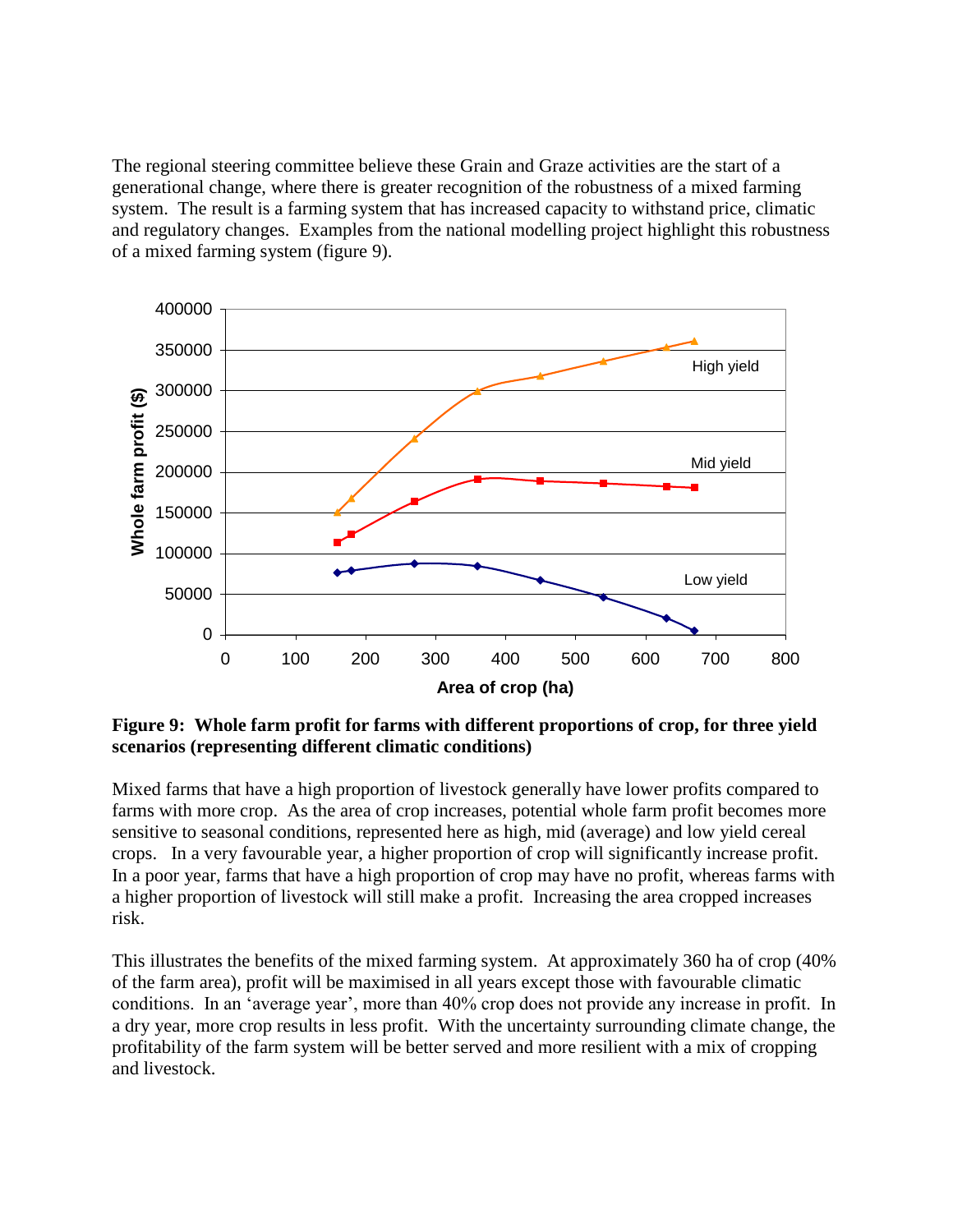#### **4.1 Taking complicated technologies to help farmers make complex decisions**

Capturing the synergies of mixed farming requires systems thinking. The social research conducted by Nigel McGuckian recognises complex, mixed enterprise decision making is made by farming families based on a combination of personal preference, uncertainty and information. Often the information is very complicated, with many technical aspects needing to be considered and implemented correctly to realise the potential benefits and minimise or avoid any downsides.

*'Grain and Graze does not manage mixed farms in South west Victoria. Farmers do. Neither does Grain and Graze make the decision for the farmer. But Grain and Graze has contributed three very important components to assist farmers make these complex decisions (Regional steering committee member).* 

The first is the development of approaches to provide opportunity to bridge the enterprise monocultures. It was achieved through researching new technologies and by overcoming impediments to the adoption of existing technologies. These investigations created practices that require some key technical aspects to be considered (table 7).

| <b>Activity</b>                      | Key technical aspects requiring consideration                                                                                                                                                                                                                                                 |
|--------------------------------------|-----------------------------------------------------------------------------------------------------------------------------------------------------------------------------------------------------------------------------------------------------------------------------------------------|
| <b>IPM</b>                           | Ability to accurately identify pest and beneficial predators,<br>$\bullet$<br>including maturity, patterns and trends over time.<br>Skill to determine appropriate response to the results from pest<br>$\bullet$<br>collections in relation to the economic losses to the crop or<br>pasture |
| Native grasslands                    | Ability to determine appropriate grazing regime to increase<br>٠<br>vegetative diversity                                                                                                                                                                                                      |
| Grazing stubbles                     | Accurate identification of minimum quantities of grain and green<br>$\bullet$<br>material to determine liveweight gain or loss                                                                                                                                                                |
| Grazing winter cereals               | Quantification of grazing benefits compared to potential silage,<br>hay or grain losses.<br>Skill to determine critical growth stages in the crop and<br>treatments to maximise animal performance                                                                                            |
| Cereals in lucerne                   | Agronomic requirements for successful establishment and<br>٠<br>removal of cereal                                                                                                                                                                                                             |
| Pellet supplementation<br>on lucerne | Decision on when pellet supplementation will provide an<br>economic response                                                                                                                                                                                                                  |
| Removed waterlogging<br>on pasture   | Appreciation of production and off site implications (nutrient and<br>runoff) from pasture on raised beds.                                                                                                                                                                                    |

|  | Table 7: Key technical components for each activity area |
|--|----------------------------------------------------------|
|  |                                                          |

The second is ensuring the technical information is presented in a way that informs farmers and helps develop skills and confidence. We have provided better information in terms of presenting the triple bottom line benefits (not just production or financial), shown the potential downsides of the technologies and framed the information which endeavours to answer the questions farmers have (rather than what we know). An example is the grazing winter crops workshop notes that was structured around farmer questions and presents case studies and handy hints.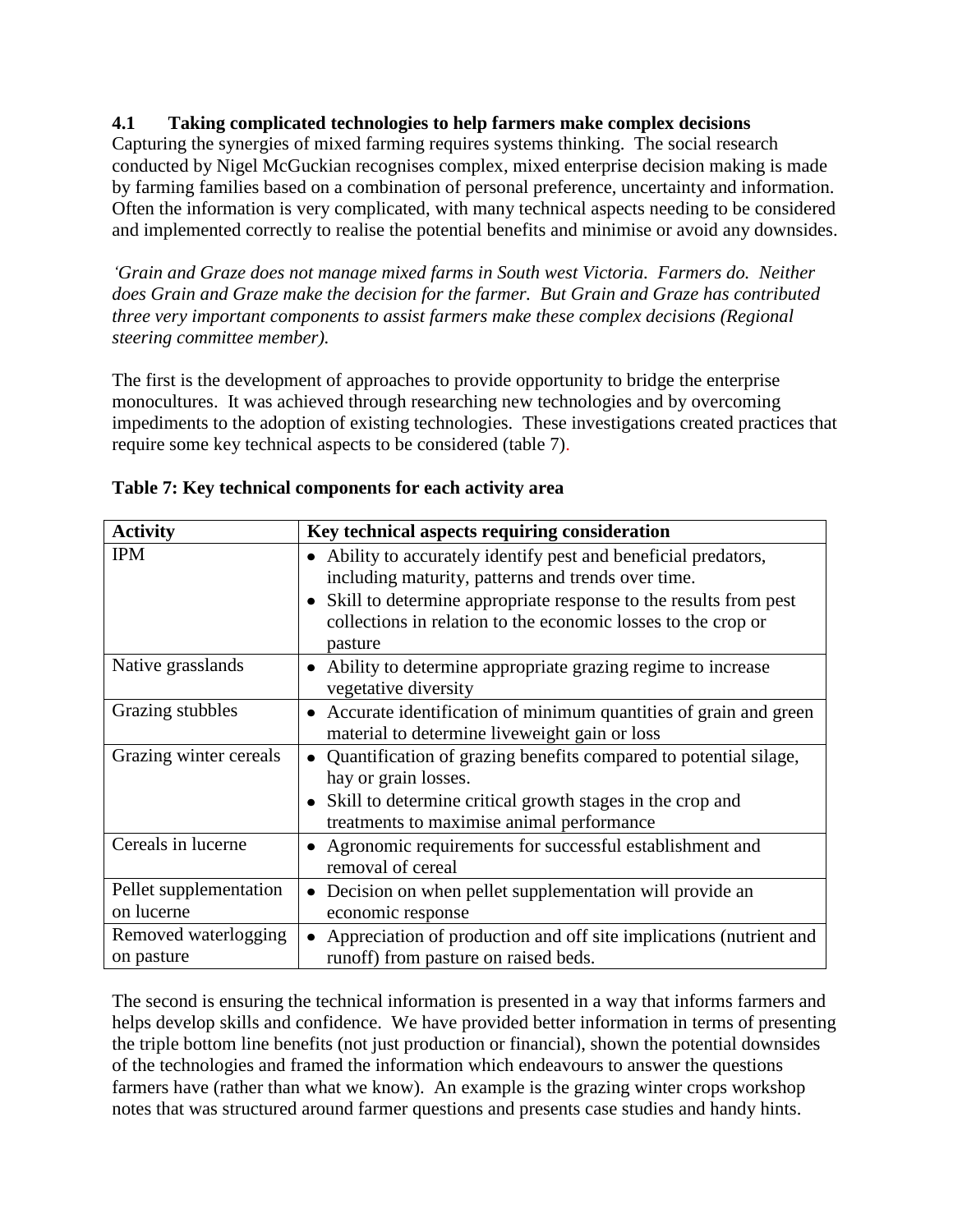Additional tools, such as the crop ready reckoner were included to assist with drymatter estimation, identifying crop growth stages and feed budgeting. The IPM course structure of notes and paired paddock comparisons is another example of delivery being designed to help develop skills and confidence. These types of products assists in alleviating the uncertainty associated with the decision making.

Finally Grain and Graze in this region has created opportunities for complicated decision to be synthesised by individual farmers. Significant resources were invested in monitoring farmer trials where the technologies were being put to the test. We provided opportunity for farmers to tell their stories at events and in the media using the monitored results to help inform the examples.

#### **4.2 The impact on available resources**

The Grain and Graze activities promoted in South West Victoria has implications for the way the natural, financial and intellectual resources are used.

Some activities have changed the attractiveness of an existing practice, which makes it more (or less) desirable to adopt. In some circumstances there is no significant natural resource implications beyond what already existed before the activity was adopted. For example two regional activities involved increasing the productivity of lucerne. These activities are the direct drilling of a cereal into existing lucerne and then grazing this over winter and the use of a pellet supplement to increase growth rates of lambs grazing the lush crop. Both treatments will not alter the environmental benefits from existing lucerne such as drying the soil profile, improving soil water holding capacity, maintaining summer groundcover and reducing the future requirements for manufactured nitrogen input.

Implementing these actions will change the profitability of lucerne as a crop, which in turn increases the adoption of the practice. More lucerne will be sown leading to positive natural resource implications. However *'it is improvements to the system profitability, rather than because of changes to the properties of the lucerne that has led to the natural resource gains*' *(Regional steering committee member).* 

Other Grain and Graze activities conducted have direct implications on the natural environment. The grazing of cereals in winter can add directly to the profitability of the farming system but it has the effect of reducing the amount of stubble remaining after harvest. High stubble loads are cited by many farmers as the reason for burning, a practices that exposes soils to wind and water erosion and creates air quality problems, especially around large urban centres. The practice of grazing a crop in winter will reduce the amount of stubble burnt by approximately 65,000 ha, but the environmental benefits occur as a direct result of the change in activity on the crop. No additional grazing is required to capture the benefits and the extra physical resources needed to adopt the practice are minimal, because the costs have been incurred in sowing the crop.

Then some activities have both direct and indirect benefits. Integrated pest management activities have a significant direct impact on the environment, by reducing the use of insecticides and increasing the diversity of beneficial species in the farming system. The practice goes from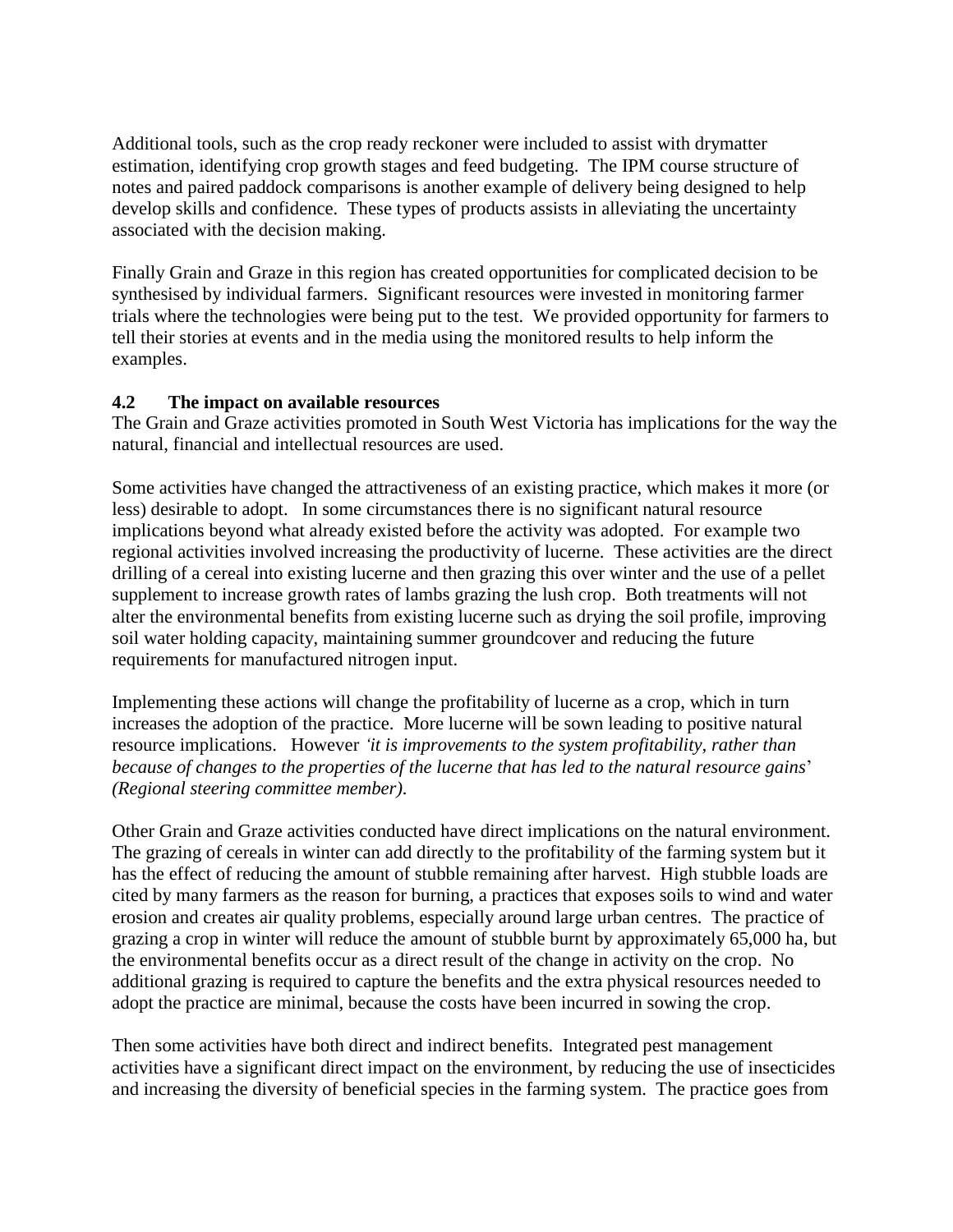having a monoculture, usually showing as a pest outbreak, to a multiculture, where sufficient populations of beneficial species maintain equilibrium with various pests, minimising the economic damage to crops and pastures.

But IPM also provides a bridge between the crop and pasture enterprises and the vegetation on farms. Work in Grain and Graze has established the importance of adjacent native vegetation, especially native grasslands in providing a diverse pool of beneficial species that can repopulate areas where beneficial species have been lost. Crops and pastures contain a less diverse range of beneficial species in them (because they are largely a monoculture), and the adjacent grasslands provide a reservoir to repopulate areas which are either changed due to an enterprise rotation or where the beneficial species have been lost through insecticide use of other farm practices.

Indications are the more diverse the native grassland is, the greater the range of beneficial species present. Such links create a tangible link between protecting and enhancing native grasslands and the resilience of the production system. There is a strong environmental benefit, through vegetation protection and enhancement and a reduction in pesticide use, but this requires a significant investment in intellectual resources by learning new skills and perseverance to gain confidence in the practice.

*'The regional Grain and Graze program has created tools and products to enable farmers to be more socially responsible' (Regional steering committee member).* A product such as the stubble assessment tool enables farmers who are thinking of grazing their stubbles to value the grazing benefits and balance these against the negative effects of increased weeds, possible deterioration in soil structure and reduction in groundcover. The grazing winter crops feed budget calculator assists farmers and advisors make important tactical decision on grazing winter crops.

## **4.3 Obtaining a net positive gain**

It is important to acknowledge that we rarely get benefits without some associated costs. The benefits are not realised in all circumstances. Neither are the potential costs. Benefits and costs will vary from season to season and from year to year. For example in a dry year, grazing a crop in winter will cause no damage to the soil structure however in a wet year, grazing which creates pugging and compaction could have long term negative consequences.

Predicting these situations is impossible as they can change rapidly through forces outside a farmer's control. What is important is clearly articulating the potential benefits and costs associated with each of the activity and under what circumstances they may be encountered. This is provided for each activity area in the form of a balance sheet (appendix 6), with each comment assigned a level of confidence, based on the analysis of research and farmer evidence. It presents information that informs a farmer to make these improved tactical and strategic decisions. From these activities, overarching statements which have major implication to a mixed farming system have been identified (table 8).

### **Table 8: Overarching statement from Grain and Graze activities**

| <b>Activity</b> | <b>Statement</b>                                     |
|-----------------|------------------------------------------------------|
| <b>IPM</b>      | Consider the long term picture, not short term gain. |